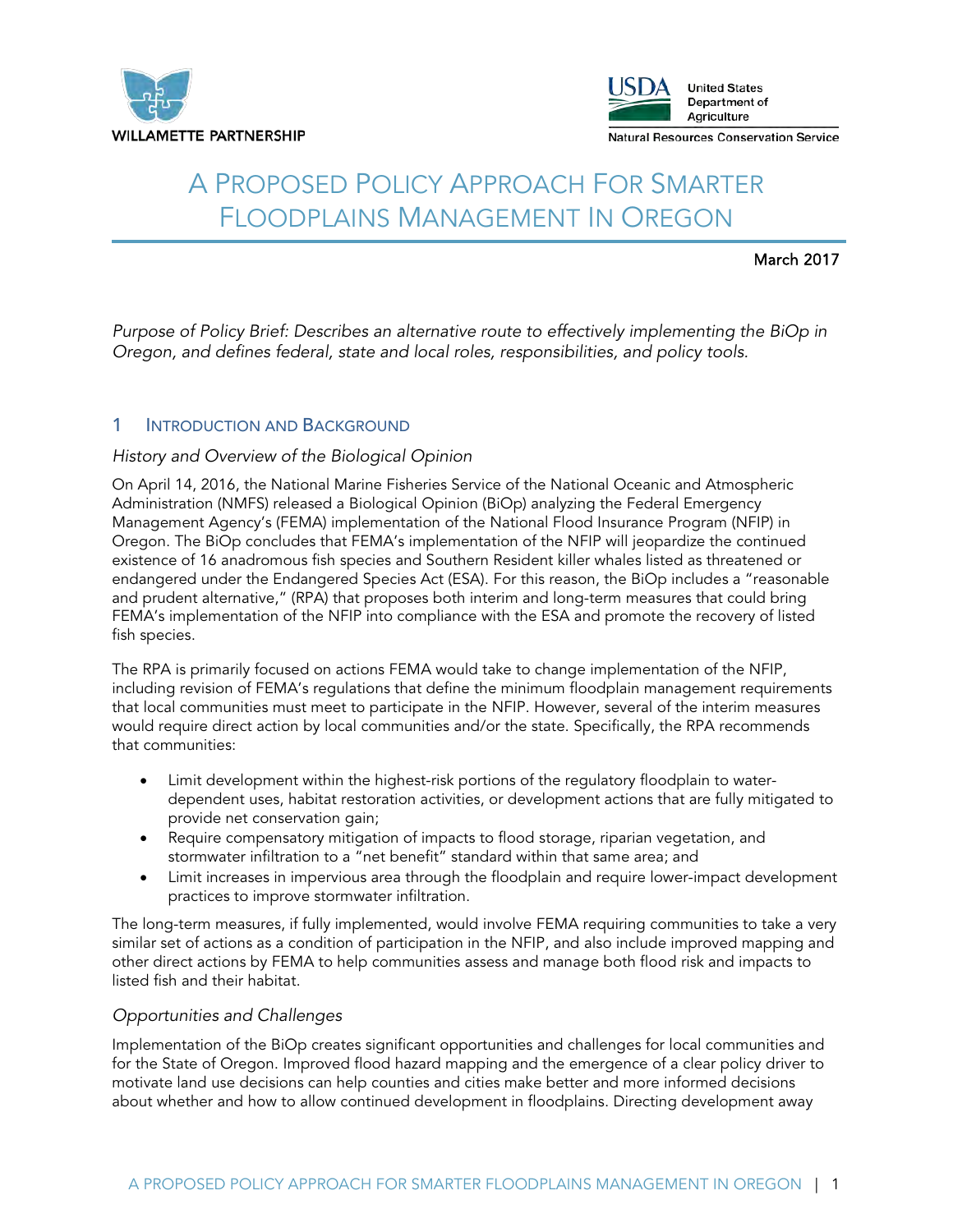

j

#### **WILLAMETTE PARTNERSHIP**



**Natural Resources Conservation Service** 

from the highest-risk areas and requiring effective compensatory mitigation would likely result in better public safety, environmental, and even economic outcomes in many flood-prone areas. However the approach outlined in the BiOp also faces challenges ranging from litigation and political pressure at the local, state, and federal level to the practical realities of finding a route to implementation that fits the states existing legal framework around land use and the limited capacity of many municipalities to address complex technical and policy requirements.

For the BiOp to meet its potential for improved ecological, economic, and social outcomes, implementation will need to provide a viable route forward for a very diverse set of Oregon communities, including those that face significant hurdles because they, for example, have no potential for boundary expansion, face widespread coastal flood risk, have limited staff and technical resources, or will experience significant political pressure against any further restrictions on land use.

#### *Need for an Alternative Route*

The RPA is offered in the BiOp as one potential route for FEMA to meet its ESA Section 7 obligations within its statutory authority related to implementation of the NFIP. As such, the RPA does not outline legal requirements; FEMA may, and likely will, respond with an alternative implementation plan that they believe also meets those obligations.

Given the existing political, legal, and budget challenges, the RPA would be extremely difficult to implement exactly as written (Section II provides more detail). However, a close analysis of the BiOp, as well as several detailed conversations with NMFS staff, suggest that the agency's primary intent is for FEMA to support and require meaningful avoidance, minimization, and compensatory mitigation<sup>[1](#page-1-0)</sup> of impacts to floodplain functions at the local level. NMFS believes FEMA should eventually make these requirements a precondition of participation in the NFIP program, and that it should provide improved mapping, guidance, technical support, and incentives to help communities comply.

Meeting this intent would be challenging, but if achieved, it would revolutionize land use planning and slow or halt the steady loss of functioning floodplains. If combined with voluntary conservation efforts and public investment in large-scale floodplain restoration, it could catalyze a significant recovery of urban and suburban floodplains, with significant benefits for fish populations and fisheries, water quality, public safety, and economic resilience.

We believe the underlying basics of the BiOp's approach, the avoidance, minimization, and compensatory mitigation of floodplain functions, could be accomplished through a combination of realistic and fairly simple local, state, and federal policy tools.

The immediate danger is that the challenges of the BiOp as written will overwhelm attempts to create a practical path toward meaningful change. The short-term interest of many of the parties and stakeholders involved are such that the focus may be more on identifying challenges than on reaching the resolution needed to improve longer-term outcomes. In the interest of furthering a productive and pragmatic conversation about how to improve floodplain management outcomes, this paper will briefly outline some of the key challenges with implementing the BiOp as written (Section II) and describe a proposed alternative policy route to achieving the intent of the document (Section III).

<span id="page-1-0"></span><sup>1</sup> The RPA approach suggests that NMFS expects compensatory mitigation for floodplain functions to address impacts to flood storage, stormwater infiltration, and riparian vegetation, at a minimum. It further suggests that NMFS expects compensatory mitigation to meet a "net benefit" standard within a defined "high hazard area" and a "no net loss" standard within the broader floodplain.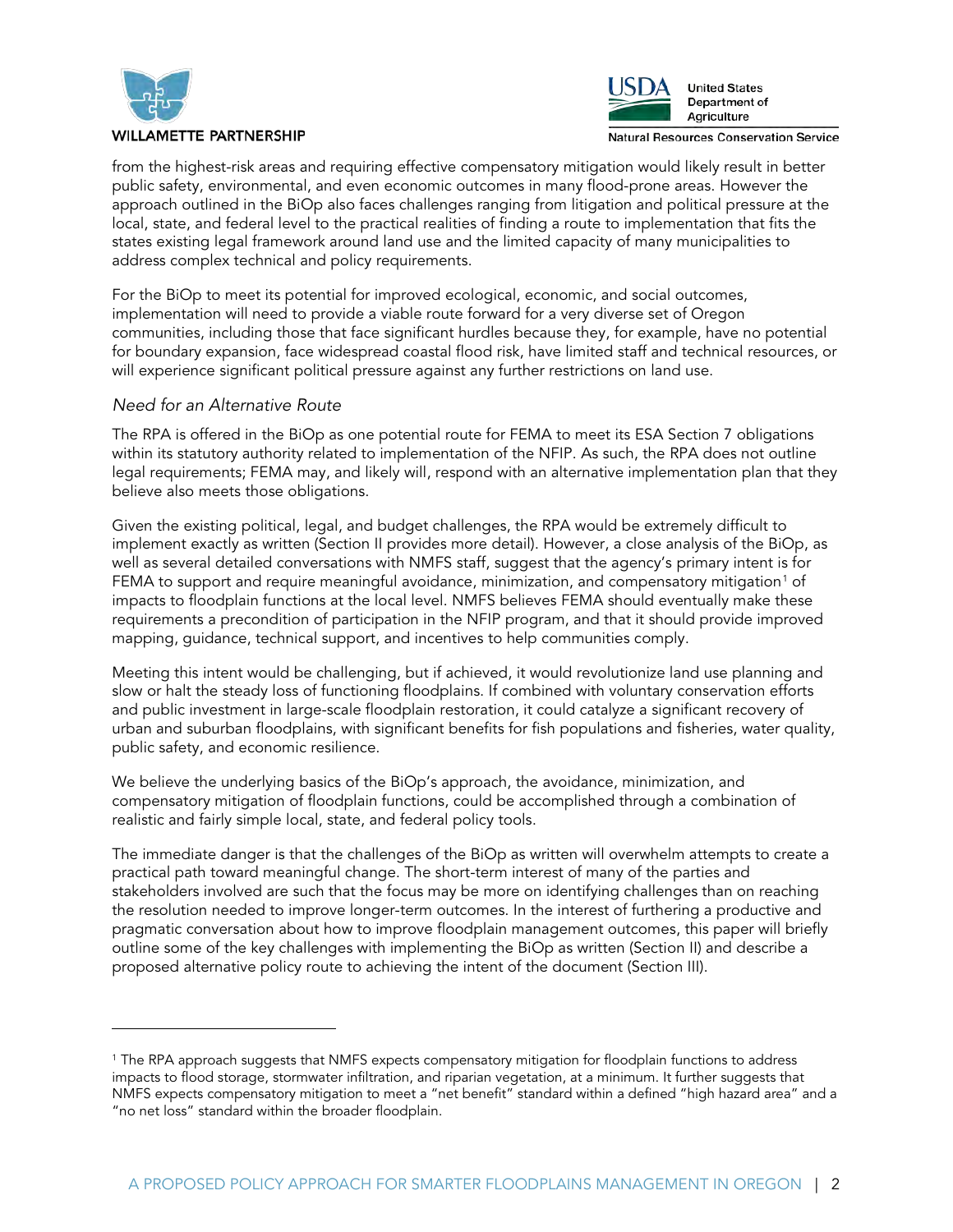



**Natural Resources Conservation Service** 

# 2 POLICY AND PRACTICAL CHALLENGES

Oregon's Department of Land Conservation and Development (DLCD) is currently identifying areas where the approach outlined in the RPA conflicts with Oregon's state and local laws, highlighting portions that would be difficult or impossible to implement given policy and practical constraints. Much of this work is being conducted through stakeholder work groups, which are still in progress, and has focused on direct conflicts with the state's land use planning system and land use laws. DLCD's analysis thus far, as well as our internal analysis of the RPA language, has highlighted the following potential challenges. Where possible, we also note potential routes to resolving these challenges through alternative policy language or mechanisms.

## *Urban and Rural Land Use Goals*

Language in the RPA that requires net-benefit or no-net-loss compensatory mitigation for impacts to floodplain functions has raised concerns of potential conflicts with the state's planning goals related to urban (goals 2, 9, 10, 11, and 12) and rural (goals 3, 4, and 5) land uses. In particular, the RPA states a clear preference for compensatory mitigation to be cited at or very near the location of an impact and defines a set of default ratios that would be used account for uncertainty and ensure mitigation goals are met. For example, the RPA would require a 2:1 or 1.5:1 ratio for mitigation of impacts to flood storage, and a 3:1 or 2:1 ratio for replacement of riparian trees removed for development actions, depending on location of the impact site within the floodplain.

These requirements have raised concerns that providing mitigation for development impacts could adversely affect the buildable lands inventory, availability of industrial lands, and other land use requirements in urban areas, leading to a need to revise urban growth boundaries, a costly, timeconsuming, and politically sensitive process. Development restrictions and mitigation requirements will tend to significantly impact the availability of employment lands, in particular, as these are disproportionately located in the floodplain due to slope and other limitations.

Similarly, to the extent that off-site mitigation is accepted, there are concerns that mitigation projects could compete with agricultural and forestry uses in rural areas. There is also concern that any limitation of development in floodplains within urban growth boundaries would lead to development being shifted to high-value agricultural and forestry lands, particularly in municipalities where availability of residential and employment lands is already limited, as described above. Finally, avoidance and mitigation measures in the RPA would apply to agriculture-related development such as building barns or other structures that can be critical to maintaining lands zoned for exclusive farm use in agricultural production. Early in the BiOp outreach process, some stakeholders were also concerned that the RPA could be interpreted as requiring avoidance and mitigation measures for agricultural and forestry practices. However, NMFS has since clarified that these land uses would not be included in the BiOp's definition of development actions.

An implementation approach that provides an effective, programmatic, and outcome-based approach to off-site compensatory mitigation can significantly ease these concerns and potential conflicts. To the extent that mitigation can be provided away from the site of a development action (but still within a biologically meaningful service area), municipalities will have more flexibility in determining where development and mitigation actions can best be placed to meet combined ecological, social, and economic goals. Willamette Partnership's pilot project with the City of Portland, for example, is developing a strategy for combining floodplain and wetland restoration with expansion of industrial lands and flood protection of residential lands, and the ability to meet removal-fill mitigation requirements at a local, rather than a tax-lot, scale, will be critical to success.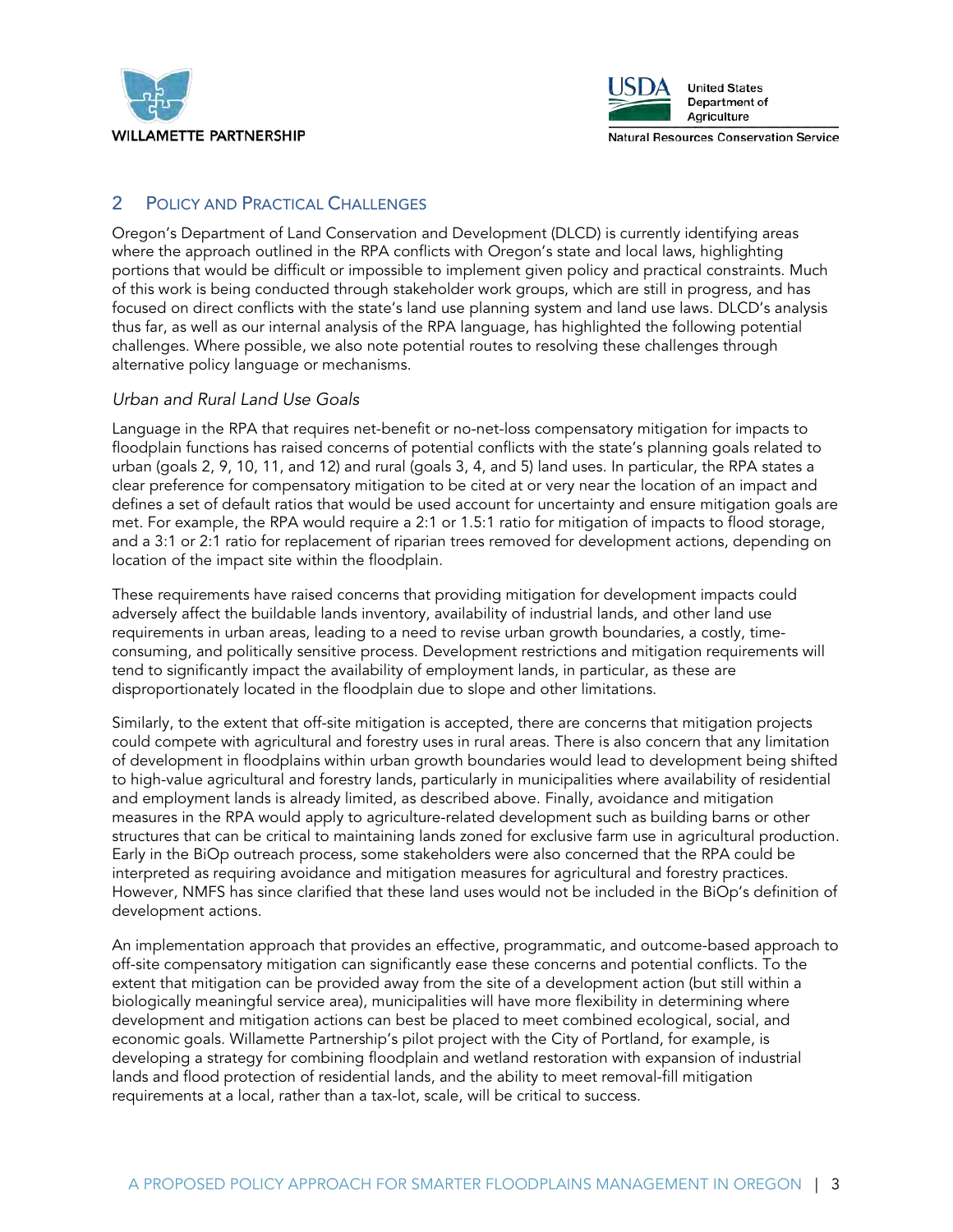



**Natural Resources Conservation Service** 

The use of technical tools to quantify the effects of development and mitigation actions on flood storage, water quality, and habitat also has potential to limit the land area needed to meet compensatory mitigation requirements. The mitigation ratios proposed by NMFS are intended to conservatively estimate the amount of mitigation needed to meet no-net-loss and net-benefit mitigation goals given the uncertainties associated with site quality, project failure, and other challenges of off-site mitigation. A more precise quantitative method would allow communities and the state to demonstrate these goals are being met without resorting to high ratios. Incorporating site quality factors into this analysis could also help steer mitigation projects to higher-quality sites, reducing the physical footprint of land needed to meet the required mitigation outcomes.

These changes to the RPA-proposed approach could be effectively implemented through the policy tools outlined in Section III and could significantly reduce the real and perceived conflicts between BiOp implementation and urban and rural land use goals. Nonetheless, some level of conflict or tension among these goals may be unavoidable; in municipalities where land availability is limited, any restrictions on development in high-hazard areas of the floodplain may increase development on other priority lands, such as high-value agriculture. The ability of local communities and the state to successfully manage this tension will likely depend on balancing and communicating the multiple benefits – including public safety and economic benefits – that can result from a smarter approach to planning and management in floodplains.

#### *Measure 49 and Regulatory Takings*

Oregon's Ballot Measure 49 (2007) allows landowners to seek compensation for some *new* (after January 1, 2007) land use regulations enacted at the state or local level that restrict certain uses or practices. If a public entity "enacts one or more land use regulations that restrict the residential use of private real property or a farming or forest practice and that reduce the fair market value of the property, then the owner of the property shall be entitled to just compensation from the public entity that enacted the land use regulation or regulations." $^2$  $^2$  The reduction in fair market value is calculated using a "before and after" method whereby the fair market value of the property one year before the land use regulation is contrasted against the fair market value one year after the land use regulation and the entire delta is attributed to impact of the new regulation. $3$ 

The avoidance measures proposed in the RPA, if adopted by local communities, are likely to qualify as land use regulations that reduce property value. Language in the interim measures in the RPA that proposes significantly limiting development activities within a designated riparian buffer zone has been a particular target of Measure 49. Measure 49 contains exceptions for land use regulations that are required to comply with federal law or that restrict development activities for the protection of public health and safety.<sup>[4](#page-3-2)</sup> Local government and industry representatives participating in the DLCD workgroups have argued that the federal law exception does not apply because participation in the NFIP is voluntary. Community and individual compliance with section 9 of the ESA is required; however, as noted above, individual development actions at the local level may be permissible under section 9 but may collectively create cumulative impacts that result in jeopardy to the species under section 7.

In order to avoid waiver claims or litigation, we recommend local- and state-level policy actions to implement the BiOp focus to the extent possible on benefits to public safety, rather than listed fish. The BiOp as a whole makes a strong case that these goals are mutually supportive and that actions taken to

j

<span id="page-3-0"></span><sup>2</sup> ORS 195.305(1)

<span id="page-3-1"></span><sup>3</sup> ORS 195.310(2).

<span id="page-3-2"></span><sup>4</sup> ORS 195.305(3)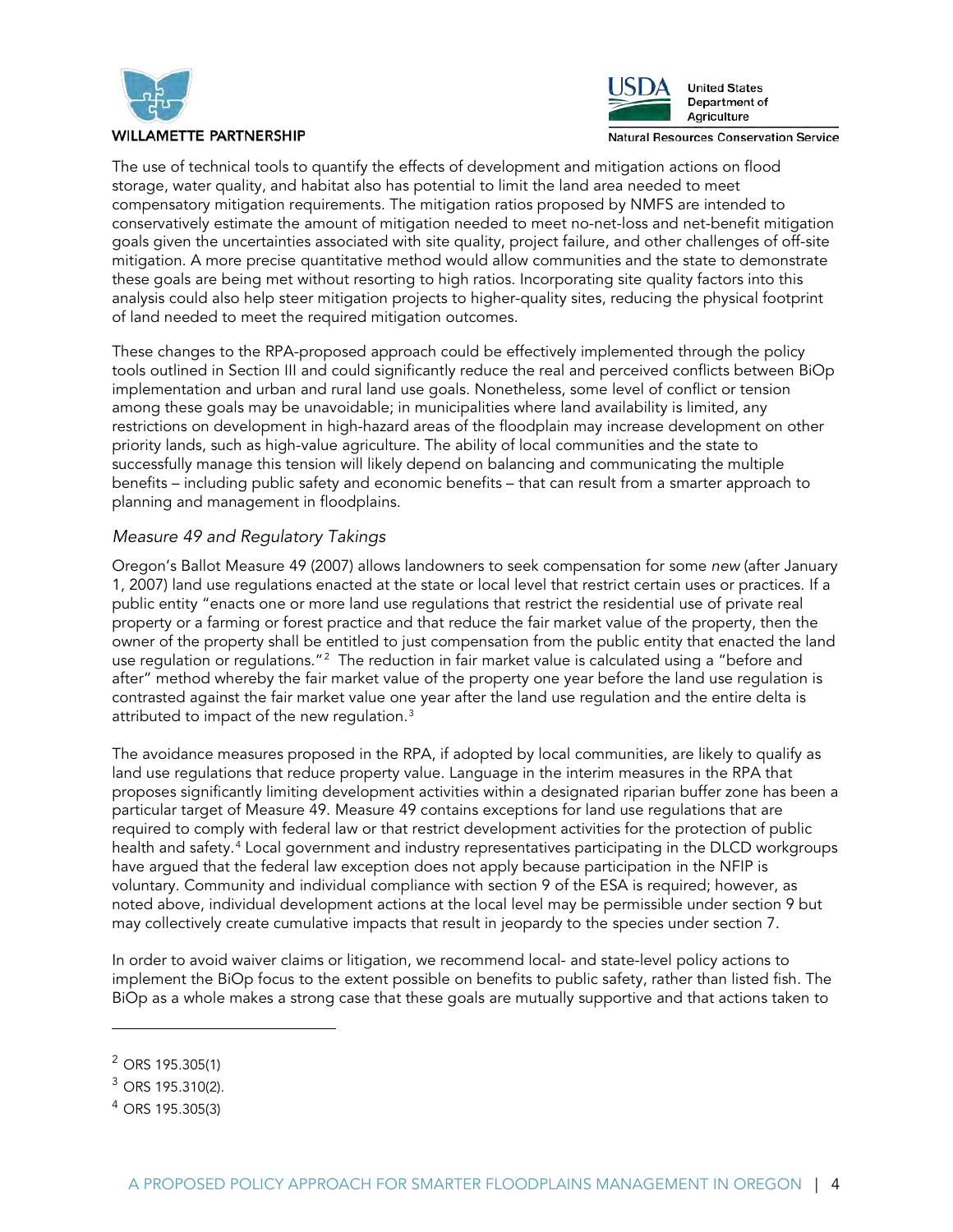



**Natural Resources Conservation Service** 

protect life and property in the floodplain will provide the needed protections to listed species. However, the RPA as written includes elements such as the riparian buffer zone and mitigation of riparian vegetation that would be difficult to incorporate through a public safety lens. These elements could still be incorporated through reference to section 9 ESA compliance. The approach we propose in Section III is intended to address NMFS's overarching goals and meet ESA requirements for both local communities and the NFIP in general, while focusing on public safety outcomes and section 9 requirements in local ordinances and state rule changes.

### *Availability of Mitigation Projects*

Both the interim and longer-term measures of the RPA would require compensatory mitigation for impacts to floodplain function, with the result that communities would be expected to begin requiring mitigation for development actions as soon as possible, and by April 2018 at the latest. Local governments and others participating the DLCD workgroups have expressed concern, especially given the mitigation ratios described above, that adequate mitigation crediting projects would be available within this timeframe. To the extent mitigation projects and lands are unavailable, or are very costly due to limited supply, they could trigger an Oregon statute that limits the ability of local governments to create development moratoria, either directly, or *de facto* through the application of excessively challenging or costly permit conditions.<sup>[5](#page-4-0)</sup>

Thus, the ability of local communities to require compensatory mitigation for development actions in floodplains will depend to a significant extent on the availability of mitigation crediting projects. A few municipalities with significant expertise and capacity in compensatory mitigation may be able to meet mitigation needs on a case-by-case basis in the early stages of implementation, but many will not, or may not have a sufficient land base to provide for mitigation within the urban growth boundary as described above. Thus, in Section III we strongly recommend that the state offer a programmatic approach to siting, evaluating, providing, and tracking compensatory mitigation measures to reduce the burden on local communities and individual developers.

# *Regulatory Assurances for Communities*

Although the BiOp results from a consultation between the two federal agencies under section 7 of the ESA (addressing actions of federal agencies), the document provides a path to regulatory assurances for individual communities for the species and actions covered, in the form of incidental take coverage. These assurances are critical to ensuring that local communities that implement early and proactive measures to improve floodplain management will also be meeting their own obligations under section 9 of the ESA (addressing species take by non-federal entities).

Incidental take coverage, outlined in Section 2.9 of the BiOp, is provided for a limited amount of development in the regulatory floodplain and quantified at the county level as a proportion of total area in the regulatory floodplain. For example, Linn County is provided to take coverage for up to 1415 acres of development, based on a total of 113,216 acres of regulatory floodplain within the county. Several local governments have expressed concerns that these thresholds are too low to accommodate likely development and that it is unclear how the multiple jurisdictions within a given county could or should split up the allowed acreage. Furthermore, take coverage is dependent on FEMA's timely progress on other parts of the RPA, which FEMA has identified as a significant challenge and which are clearly outside the realm of communities' control. In the approach described in Section III below, we propose

-

<span id="page-4-0"></span><sup>5</sup> ORS 197.505 et seq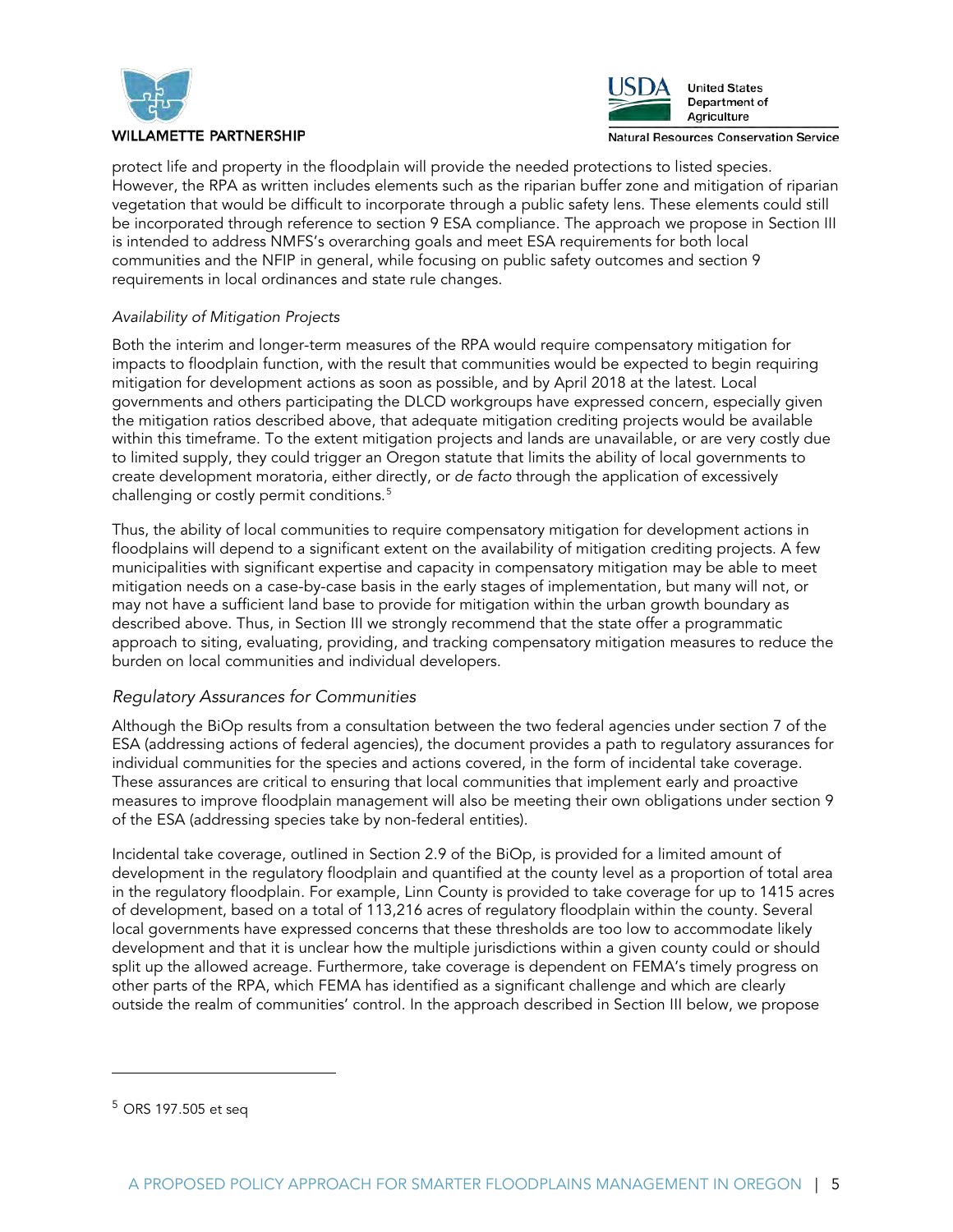



an alternative route to providing communities with regulatory assurances under ESA to avoid this significant level of uncertainty.

# *Variability in Local Capacity and Geographic Context*

The RPA proposes an implementation approach that assumes a significant level of planning capacity and political ability to limit and direct development at the local level. It also assumes a level of technical support and guidance from FEMA staff that FEMA itself has described as impracticable in written communications with NMFS and the state. In reality, local governments vary greatly in their staffing capacities, technical expertise, and ability to deal with complexities related to map changes, mitigation requirements, legal challenges, and so forth. For local communities to implement the RPA as written, significant resources from the state and/or federal level would be needed to provide technical support, policy guidance, and public outreach and other means of building political support.

Furthermore, the geographic context of individual cities and counties will significantly affect their ability to reasonably address the BiOp. Some communities, especially coastal ones, have the majority of their land base in the regulatory floodplain. Others are locked in by surrounding communities or geographic constraints and have no space at all for outward growth. Still others, especially communities in far northeastern Oregon, have little residential or industrial growth and are extremely hesitant to place further regulatory constraints on what few opportunities for economic development may occur.

The BiOp addresses these sources of variability by allowing communities that face significant practical or geographic constraints to pursue an alternative route to compliance directly with NMFS. This allowance opens the door to a more regionalized and flexible approach, but individual consultation is a daunting prospect, particularly for smaller communities. The approach outlined here begins to address concerns about local capacity by proposing a stronger role for the state through rulemaking, development of a programmatic mitigation approach, and development of an alternative route to regulatory assurances through NMFS. However, additional work will likely be needed to outline paths to compliance and assurances for several key cohorts of communities. For example, tailored approaches could be developed for coastal, Willamette Basin, and eastern Oregon communities, or a tiered approach could be developed based on population size, similar to the Phase I/II community stormwater requirements.

# 3 PROPOSED APPROACH

We argue that the intent of the BiOp, and a path to much more effective management of floodplains, could be achieved through a combined set of policy actions at the local, state, and federal levels. Without doubt, the level of coordination and effort needed to implement this approach would be significant. However, as noted in Section I, the benefits could be significant for all stakeholder groups and would help resolve long-standing policy and legal concerns for many Oregon communities.

The approach we propose here contains three basic policy actions at the local, state, and federal scales.

# *Local Changes to Comprehensive Plans and Floodplains Ordinances*

At the local level, changes to comprehensive plan and ordinance language would outline requirements for avoidance, minimization, and compensatory mitigation of impacts to floodplain function (i.e., application of the "mitigation hierarchy"). These changes would:

- Establish a municipality's authority and interest to limit and require mitigation for development in floodplains and high-hazard areas;
- Outline the intent of local ordinance changes as meeting public safety and federal regulatory requirements;
- Outline specific limitations on density, subdivision, and land uses in high-hazard areas; and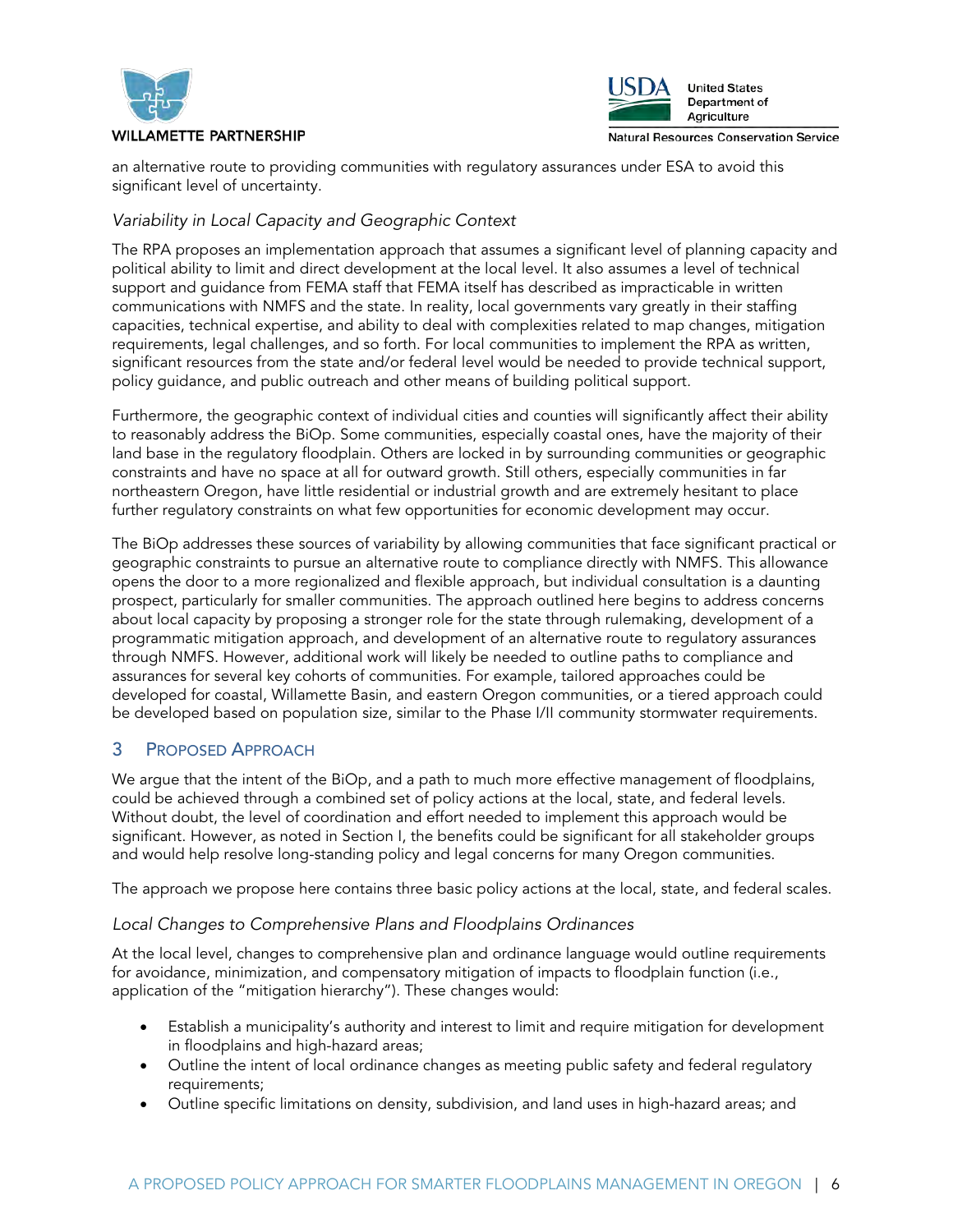



• Incorporate the avoidance, minimization, and mitigation requirements defined in the state rule (below) through reference, or through development of a community-specific alternative.

#### *State Rulemaking*

At the state level, we recommend development of an administrative rule defining high-level avoidance, minimization, and mitigation standards for development actions in floodplains. A state rule can help ensure some consistency among communities in implementation, but is perhaps most useful in removing some political pressure from individual communities for increasing land use regulations. It could also establish a state-wide systematic approach to meeting compensatory mitigation requirements that would simplify transactions and minimize costs for implementing off-site mitigation. We are currently drafting a template protocol for operating such a system that would be consistent with NMFS's national and regional mitigation policy and guidance thus far.

A rule similar to that previously developed for protection of sage-grouse could be used to provide a "safe harbor" for communities, in the DLCD rather than the federal ESA sense of the term. That is, it would define an approach that could be fully implemented in local ordinances to ensure consistency with state and federal law, but it would also allow communities to propose an alternate approach that provides substantially similar outcomes. The existing sage-grouse rule defines avoidance and minimization, requires these measures in varying degrees for different management designations (comparable to the proposed high-hazard zone for floodplains), and requires compensatory mitigation consistent with the Oregon Department of Fish and Wildlife's policy and guidance.<sup>[6](#page-6-0)</sup>

#### *Federal Regulatory Assurances*

At the federal level, any alternate path to compliance with the BiOp will need to provide regulatory assurances to local communities and the state that actions taken at those two levels meet the requirements of the federal ESA, both under Section 9 and related to FEMA's obligations under Section 7. In other words, the regulatory assurances must determine not only that state and local commitments fulfill the obligations of communities to ensure their specific land use actions comply with ESA, but also that the cumulative effect of all Oregon communities implementing these actions under the NFIP would not result in jeopardy to the species or their critical habitat.

While a formal implementation plan for the BiOp or a multi-party, multi-species ESA habitat conservation plan could conceivably provide these assurances, we recommend the parties to the consultation consider a new or amended limit under Section 4(d) of the ESA that would effectively define development actions taken under the state rule (avoidance, minimization, and mitigation requirements) to be ESA-compliant. A 4(d) Rule is commonly used to incentivize positive conservation actions and streamline the regulatory process for minor impacts. It typically defines certain activities as being consistent with a species' overall conservation, such that even if those activities result in incidental take of a species, that take is not prohibited and does not require incidental take authorization.

A new floodplains 4(d) limit could be developed through coordination and consultation among the state, NMFS, and FEMA to replace the as-yet-unused 4(d) limit for municipal, residential, commercial, and industrial development (also known as the MRCI limit) and would be comparable to existing limits for road maintenance activities and for forestry practices consistent with the state of Washington's Forest Practices Act.

j

<span id="page-6-0"></span><sup>6</sup> OAR 660-023-0115